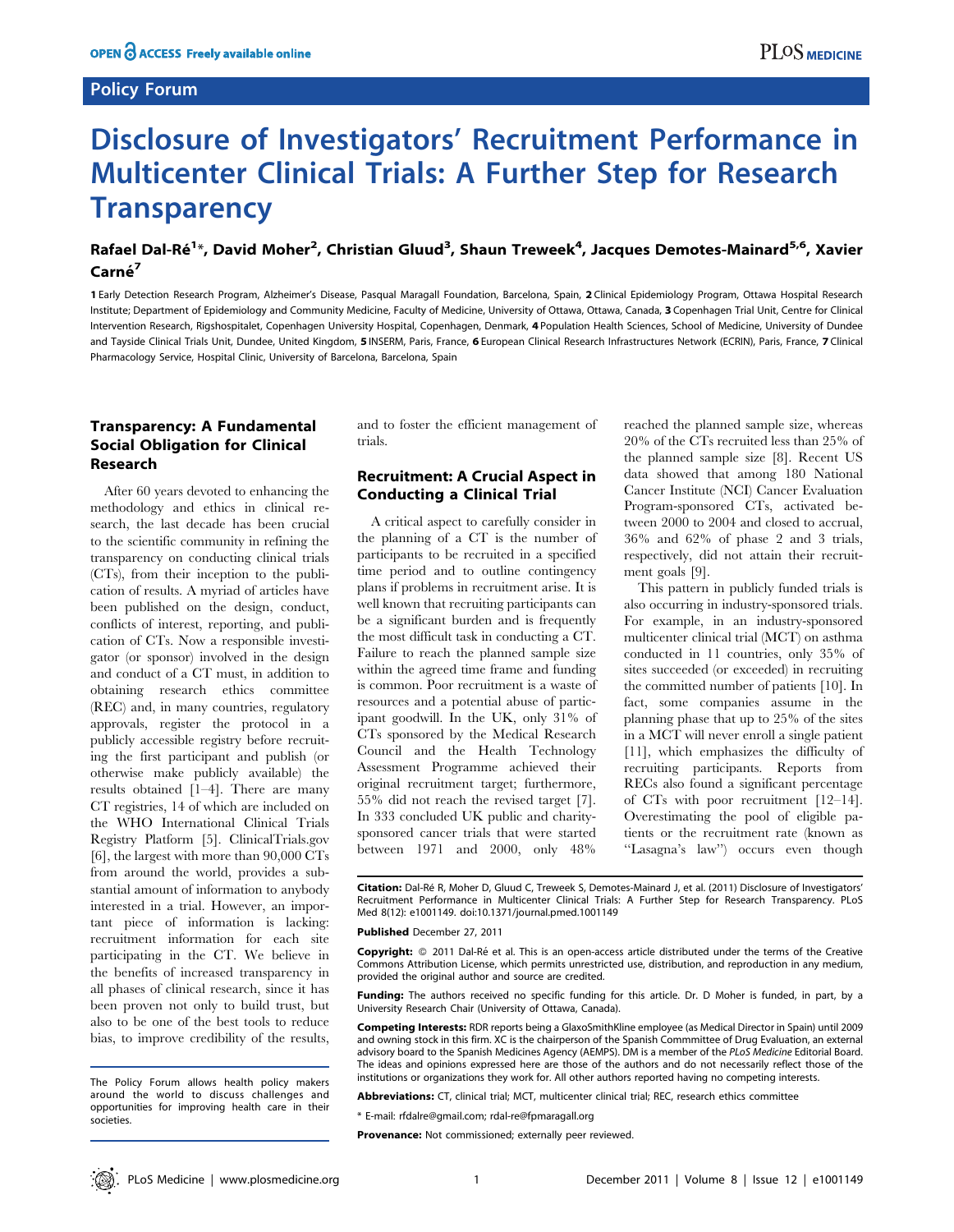## Summary Points

- Many clinical trials are terminated before reaching the sample size needed to test the trials' hypotheses owing to poor recruitment.
- Registries, such as ClinicalTrials.gov, provide information on the main features of a multicenter clinical trial (MCT) to the general public.
- Site investigators are key to the success of MCTs; however, information on their recruitment performance is not publicly available.
- We propose that sponsors should disclose the recruitment targets of all site investigators on ClinicalTrials.gov before a trial starts as well as their final recruitment. Information on issues that could have affected recruitment should also be provided.
- This information will be of interest to different stakeholders such as patient organizations, sponsors, and MCT networks.
- N Disclosing all site investigators' recruitment figures could prompt queries to the sponsor from the scientific community about regional subgroup analyses, to assess if ethnic or standard-of-care differences have an impact on treatment outcomes.

Good Clinical Practice guidelines state that investigators ''should be able to demonstrate (e.g., based on retrospective data) a potential for recruiting the required number of suitable subjects within the agreed recruitment period,'' and that ''the investigator should have sufficient time to properly conduct and complete the trial within the agreed trial period'' [15]. Recently a number of reviews on interventions to improve CT recruitment have been published [16,17].

Except for some early proof-of-concept CTs, a sample size estimation should be conducted and reported in the trial protocol for all randomized CTs—something that is frequently lacking [18,19] or a rationale for not doing so should be included in the study protocol. Data show that in up to 66% [19] to 75% [20] of CT reports, there is no reporting of the sample size estimation.

In planning a CT, sample size estimation will trigger many decisions about the number of recruitment sites (and even countries) required to successfully accrue participants. If the number of participants is such that the research question cannot be properly answered, the trial may risk becoming scientifically useless and ethically unacceptable: the CT will bring burdens and risks (e.g., adverse effects) to participants, with no medical benefit for future patients because of its lack of scientific usefulness (e.g., no statistically significant difference detected between treatment groups). The question that follows is: what about the many CTs that never recruit the number of participants needed to appropriately test the underlying hypothesis? Is this not a (subtle) way of not fulfilling the investigator–participant contract inherent in a CT? If the results are not published in peer-reviewed journals, the investigator or the sponsor should make the results available through a private registry (e.g., company website) and provide a link to the website through a public registry (e.g., ClinicalTrials.gov). If the obligation to making the results publicly available is fulfilled, a CT that has not recruited the number of participants needed is underpowered and less informative from the perspective of the individual CT; nonetheless, the data, may be of scientific use if they are used to conduct meta-analyses.

# The Proposal: To Provide Information on All Site Principal Investigators' Recruitment **Performance**

Recruitment performance of clinical centers and investigators varies significantly [10], in both public- and privatesponsored CTs, although most drug MCTs are sponsored by industry [21]. Many investigators will participate in a number of trials in their professional careers, sometimes even simultaneously for the same condition. Through public registries, such as ClinicalTrials.gov, access to information is made available on the scientific rationale, methods, sponsorship, scientific leadership, calendar, contacts, and locations. Although currently available CT registration enhances transparency, deficiencies have been found that undermine the full potential usefulness of registries [22]. We believe that recruiting sites' principal investigators should be accountable for the conduct and outcome of their trial. This should be regarded similarly to the current practice of publishing MCT results in a manuscript with all recruiting researchers included as members of the ''study group.'' Hence, we propose not only to disclose the names,

contact details, and affiliations of all sites' recruiting investigators in the registry before trial start, something that is currently being provided by a variety of sponsors [6], but also to reveal their recruitment commitment and the number of recruited participants (Table 1).

It should be highlighted that some sponsors do currently provide information on the recruitment status of all sites involved in an MCT. Thus, in Clinical-Trials.gov [6], near the site principal investigator contact details, the recruitment status is sometimes provided as ''not yet recruiting,'' ''active, but not recruiting," "recruiting," "completed," or "withdrawn''. We propose for a given site, that if the trial has more than one recruiting principal investigator, then information for all recruiting investigators should be provided. This information will allow readers to assess the performance of each site principal investigator. This information may be of interest to the REC (or institutional review board) assessing the qualifications of a given researcher (and CT underway or committed in the same population) when reviewing a CT protocol [15], and to patient organizations, hospital and university managers, CT networks and collaborative groups, public and private sponsors, and health authorities. Thus, sponsors willing to start a CT may wish to recruit investigators with a track record of fulfilling their commitments, hospital or university managers may want data on the performance of their investigators in an activity that can impact their institutions' prestige, and patient organizations may want to know the investigators who actually recruit most participants in CTs in their area of interest. Furthermore, since it is well known that both ethnic and standard-of-care differences can impact treatment outcomes in different geographical regions [23–25], having access to the percentage of participants coming from different countries (and, hence, regions) could prompt queries to the sponsor from experts about regional subgroup analyses. In addition, providing recruitment data could be of interest to researchers conducting prospective meta-analysis and individual patient data meta-analysis to examine specific outcomes and harms. Participants in a trial have the right to be informed on the results obtained [3]: if an MCT is not concluded because of recruitment issues, recruiting site principal investigators could transparently inform trial participants wishing to know which centers did not deliver as expected, because the data are available on the registry. Finally, misconduct and fraud in clinical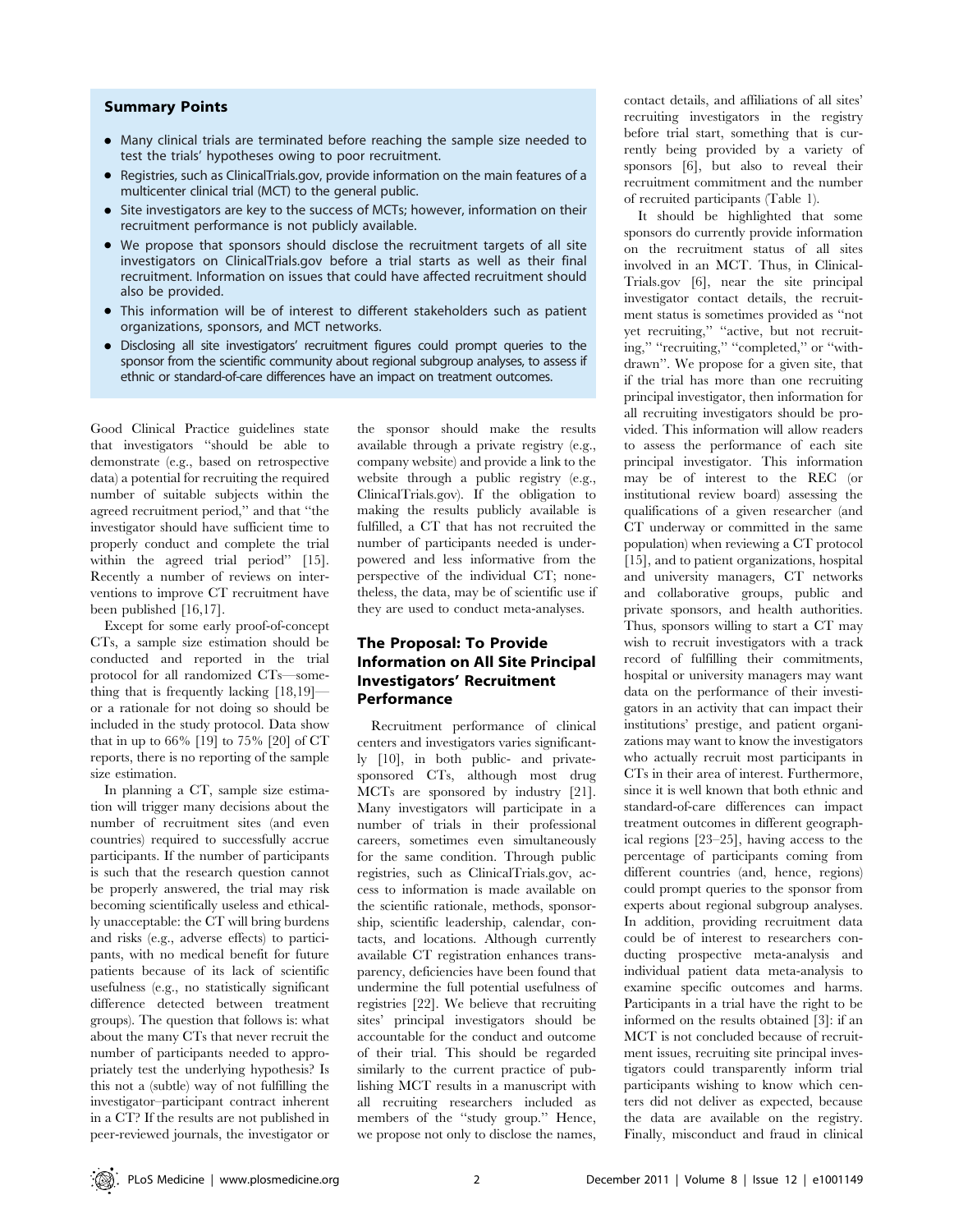Table 1. Key elements of principal investigators at each recruiting site involved in multicenter clinical trials to be disclosed in a publicly open clinical trial registry such as ClinicalTrials.gov.

| l Element                                                                                                                       | <b>Description</b>                                                                      |
|---------------------------------------------------------------------------------------------------------------------------------|-----------------------------------------------------------------------------------------|
| 1. Name, contact details (e.g., email address, phone), and affiliation (department,<br>institution, city, country) <sup>a</sup> |                                                                                         |
| 2. Site recruitment status: "not yet recruiting," "active, but not recruiting,"<br>"recruiting," "completed," or "withdrawn"    |                                                                                         |
| 3. Recruitment commitment: number of participants to be recruited.                                                              | This figure refers to those participants who are to be randomized.                      |
| 4. Actual recruitment: number of participants actually randomized.                                                              |                                                                                         |
| 5. Non-investigator-related issues impacting clinical trial recruitment:                                                        | Delays due to REC/institutional review board reasons                                    |
|                                                                                                                                 | Delays due to regulatory reasons                                                        |
|                                                                                                                                 | Delays due to center-sponsor contract negotiations                                      |
|                                                                                                                                 | Issues with sample dispatch                                                             |
|                                                                                                                                 | Halt randomization of participants included in the prerandomization period <sup>b</sup> |
|                                                                                                                                 | Early termination of the clinical trial <sup>c</sup>                                    |
|                                                                                                                                 | Other (specify)                                                                         |
| 6. Unexpected investigator-related issues impacting clinical trial recruitment:                                                 | Health issue                                                                            |
|                                                                                                                                 | Other (specify)                                                                         |

If there is more than one principal investigator in a site all the information should be provided on all of them.

a<br>Multiple locations may be specified on ClinicalTrials.gov. Currently, when provided, the name (and contact details) of a contact person (not necessarily the site principal investigator) is usually given. On the other hand, there are examples in which contact details of all site principal investigators are provided: these are multicenter clinical trials sponsored by, for instance, nonprofit organizations (e.g., NCT01264445), governmental institutions (e.g., NCT01108614), research foundations (e.g., NCT00662220), industry (e.g., NCT00944905), universities (e.g., NCT00973154), collaborative groups (e.g., NCT00209209), or hospitals (e.g., NCT00756600) [6]. <sup>b</sup>  $\rm ^b$ Due to early achievement of the number of (randomized) participants needed in the clinical trial.

c When the trial is terminated, for whatever reason, before completing the expected recruitment. Currently ClinicalTrials.gov allows inclusion of information regarding suspended, terminated, or withdrawn studies providing ''a brief explanation of why the study has been halted or terminated. If desired, use brief summary or detailed description to provide additional information. (Limit: 160 characters)'' [6].

doi:10.1371/journal.pmed.1001149.t001

research does happen [26,27]. Full transparency regarding recruitment goals and results should help to reduce the risk of misconduct and fraud.

# How to Comply with the Proposal: The Practicalities

Registering investigators' recruitment performance information in MCTs should be straightforward, since a record of all research sites is always regularly up-dated (on a real-time enrollment basis in many trials) by the sponsor or the coordinating center. Hence, this proposal represents a modest burden on sponsors. It is reasonable to believe that the fact of having these data publicly disclosed will encourage site recruiting investigators to ask the sponsor to update the information; at the end of the day, each investigator should take responsibility for his/her own reputation in relation to patients, institution, and other researchers. At the very least, the recruitment final data per site principal investigator should be provided when recruitment of participants has been concluded (having achieved or not achieved the trial's target number of participants). In any case, information regarding recruitment per site is usually included in the MCT final report and when reporting industry-sponsored trials results to regulatory agencies [28].

Importantly, once the initial list of recruiting centers and site principal investigators (and, following our proposal, their recruitment targets) is provided, the list will not usually change unless (a) an investigator is asked to stop his/her contribution to the trial because of a lack of recruitment; in this case, the sponsor should include the appropriate information on the registry, or (b) new recruiting centers or investigators are added to the original list, most likely as a contingency plan to enhance the trial's poor recruiting rate to date. After the initial target between the sponsor and each site investigator is agreed upon, further agreements should be registered; a record of these agreements will be available on the registry's archive site thanks to the audit trail [6].

Any related issue that could affect recruitment in a site should be disclosed, thus providing the reader with the necessary information to understand what happened during the recruitment period of the trial. Among the non-site investigator related issues, and to facilitate submission of information, we propose that this

information should be classified in a number of ''closed'' reasons, as shown in Table 1. Similarly, any unexpected investigator-related reason that could impact his/her recruitment performance should be recorded. We suggest only a ''closed'' reason (''health issues'') in this section.

## Conclusion

Since all parties involved (from research-funding agencies and regulatory agencies to journal editors and industry) are asking for transparency in CTs [4,29], we propose that its level should be taken beyond the current limits. We acknowledge that several critical issues need to be addressed in the near future to enhance CT transparency. Among these are the urgent need for sponsors to provide complete and accurate information as required by public registries [22] as well as access to trial protocols and raw databases [30]. In this respect, we propose that all MCTs registered in publicly available registries, such as ClinicalTrials. gov [6], should provide detailed information about the names, contact details, recruitment commitments, and recruitment deliveries of all site principal investigators involved. This information will